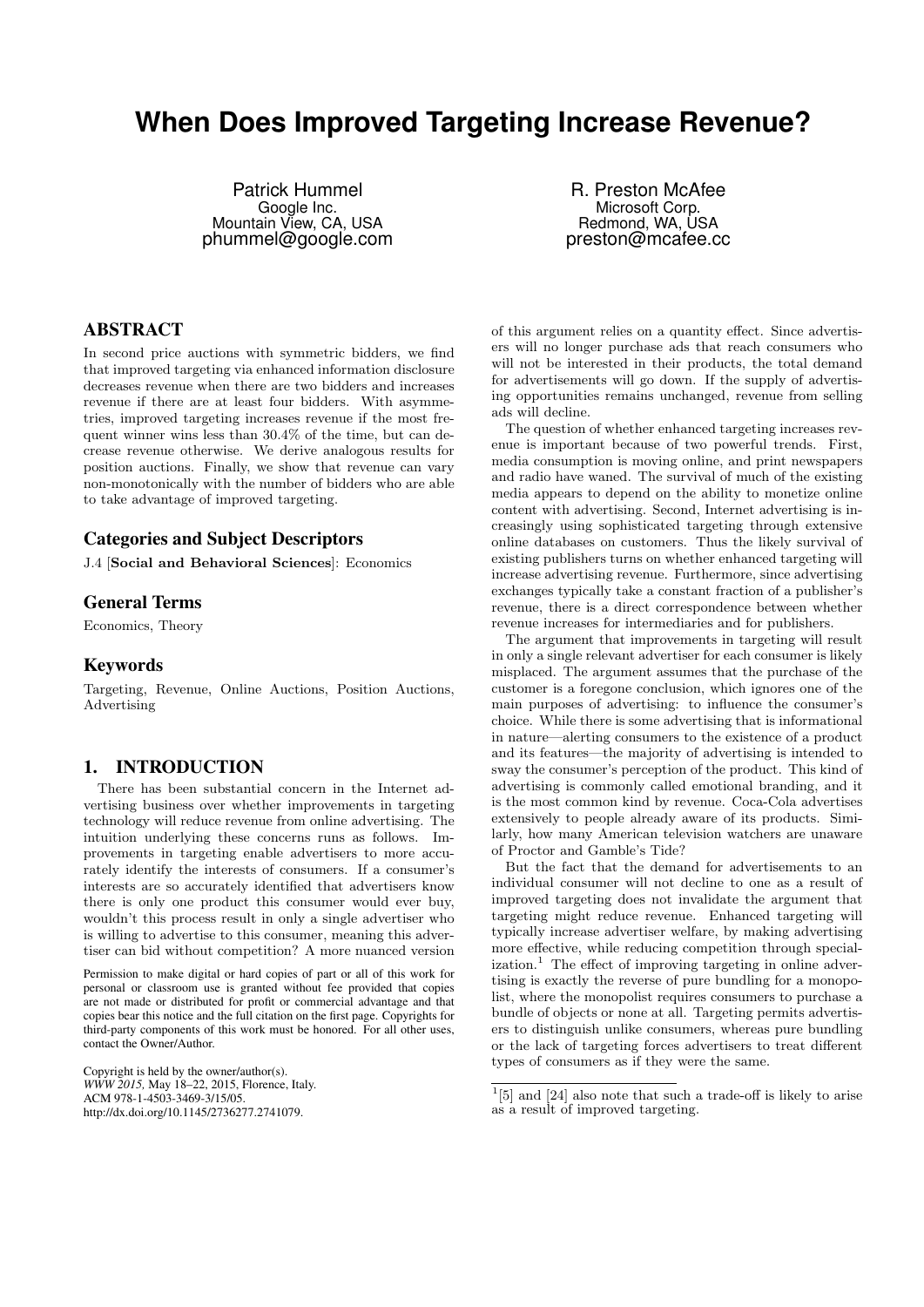Thus to analyze whether improvements in targeting technology increase revenue from auctions for advertisements, we can analyze whether enabling advertisers to learn more detailed information about their value before bidding would increase revenue from the auction. In particular, under targeting, we assume that the targeting information enables an advertiser to learn his exact value for advertising to a consumer before deciding how much to bid for an advertisement. By contrast, when an advertiser is unable to target, the advertiser only knows that his value for advertising to this consumer will be a random draw from some distribution, where the distribution reflects the different values the advertiser might place on advertising to different types of consumers. We compare a seller's expected revenue from auctions under these two different scenarios.

Throughout we consider a model in which bidders have private values and bidders' values are independently distributed. While this is not the only possible modeling choice, it is a natural one. There is empirical evidence that there is little correlation in bidder values within auctions on Microsoft's Ad Exchange [10], which [10] indicates implies that "bidder valuations are private, driven by idiosyncratic match quality, rather than a common component". Furthermore, if there is a common component to bidders' values that is not known to any participant and the bidders have private values that are independent conditional on the common value, then the results of this paper for the zero reserve price will continue to hold since the results are attained for each realization of the common component.<sup>2</sup>

We also frequently make use of the standard hazard rate condition on the cumulative distribution of the buyers' values. Although this assumption is not completely innocuous, it is satisfied by many distributions frequently encountered in empirical studies.

In this environment, when advertisements are being sold via second price auctions, we first demonstrate a result analogous to that in [8], [18], and [30] which illustrates that targeting decreases revenues when there are two bidders, even if there are asymmetries in the distributions of the bidders' values. We next show that when bidders' values are drawn from identical distributions, then improved targeting has an ambiguous effect on revenue when there are three bidders, but improved targeting increases revenue if there are at least four bidders. These results are virtually unaffected by the possibility that a seller can set reserve prices. Finally, we address the question of what happens when the bidders' values are drawn from different distributions. Here we find that if the strongest firm wins the auction less than 30.4% of the time, then improved targeting increases revenue, but targeting can reduce revenue when the two strongest bidders win a disproportionate percentage of the time.

While second price auctions for a single advertising opportunity are used by most publishers, we also consider position auctions, as these are frequently used by search engines as well as a smaller number of publishers. Here we find that targeting unambiguously decreases revenue when there are only a small number of bidders, increases revenue when there are a large number of bidders, and has an ambiguous effect on revenue when there are an intermediate number of bidders. When there are an intermediate number of bidders, improved targeting increases revenue if and only if the click-through rates of the top positions are sufficiently large compared to the click-through rates of the lower positions.

Finally, we address the question of how improved targeting affects revenue when only some advertisers are able to make use of the targeting information. In this setting we show that even when there are symmetric bidders whose values are drawn from a distribution satisfying standard regularity conditions, it could be the case that a seller's revenue may vary non-monotonically with the number of bidders who are able to make use of the targeting information. That is, the seller may be indifferent between targeting and bundling when only one bidder can target, prefer targeting to bundling when two bidders can target, and prefer bundling to targeting when three bidders can target. We also illustrate how improved targeting affects revenue when there is exactly one bidder who can make use of the targeting information. We find that this decreases revenue when the strongest bidder is making use of the targeting information, increases revenue when the weaker bidders are making use of the targeting information, and has an ambiguous effect on revenue for bidders of intermediate strength.

Our paper relates to two distinct strands of literature. First, our paper relates to the literature on whether a mechanism designer should provide information to bidders in a private value auction that would better help them assess their values for an object. Here [16] provides examples that illustrate that improving targeting may decrease revenue in a private value auction and [17] illustrates that an auctioneer may have an incentive to release less than full information to the bidders when the auctioneer has the ability to release partial information. [6] considers the optimal information structure in a joint design problem in which there may be a direct tie between the information the seller discloses and the mechanism the seller then uses to sell the object, [14] addresses the question of how much information the mechanism designer should provide under the optimal mechanism which may possibly involve charging the bidders in the auction for providing the information, and [12] considers questions related to how information disclosure affects the ultimate prices advertisers would charge for their products. Finally, [7] analyzes the value of targeting data to advertisers, [18] provides general methods of classifying the informativeness of signals to bidders in private value auctions, and [31] conducts field experiments analyzing the effect of information disclosure on wholesale auto auctions.

The second related strand of literature is work analyzing when sellers would want to bundle goods and sell them together. [4] and [15] both study a standard bundling framework in which a monopolist considers selling bundles of goods to buyers, but these papers do not consider situations in which the goods are sold via an auction. [2], [23], and [26] study mixed bundling in which a monopolist offers buyers both the option of buying various goods individually and the option of buying multiple goods at the same time, possibly for a discount. [11] studies a model in which a seller sells two objects via an auction and the seller must decide whether to sell them separately or via bundling. [20] studies how a seller's revenue from selling two objects separately or from only offering to sell the objects together compares to the seller's revenue from an optimal mechanism, which may

<sup>&</sup>lt;sup>2</sup>In addition, we already know from [28] that if there is a common component to all bidders' values, then the seller has an incentive to reveal this common component. [1] further discusses when information asymmetries in common value auctions can lead to revenue losses.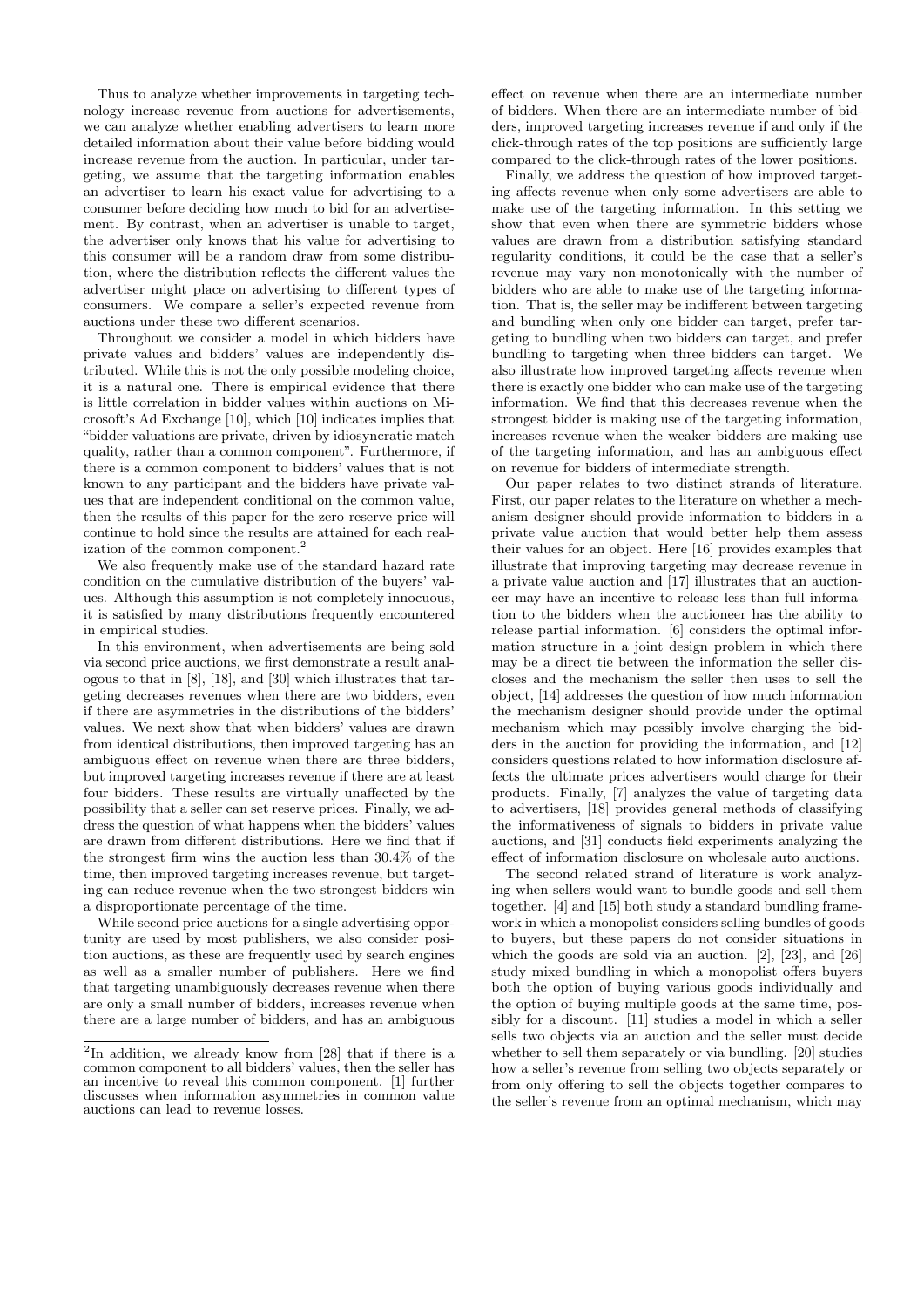not involve either of these approaches. [25] and [33] study questions related to when a monopolist's optimal mechanism involves take-it or leave-it mechanisms that set a price for each possible collection of goods. Finally, [3] studies questions related to optimal bundling with multiple sellers.

While these papers are all interesting, they all differ from our work in significant ways. Our paper differs from the work on bundling goods together in that very few of these papers consider models of bundling in an auction setting, whereas we focus on auctions throughout our paper. Our paper also differs from the literature on information provision by a mechanism designer in that these papers do not attempt to derive the detailed results in this paper on how the number and sizes of the various bidders affects the suitability of bundling compared to targeting for a fixed auction format. Furthermore, none of the above papers consider the problem of whether to sell goods using targeting or bundling when the seller must use a position auction, and these papers also do not consider scenarios in which some of the buyers buy objects using bundling while other buyers buy the objects separately. Our paper thus makes a number of new contributions to the literature on information provision by a mechanism designer and bundling.

### 2. THE MODEL

Each buyer  $i \in \{1, 2, ..., n\}$  has a value  $v_i$  that is an independent draw from the cumulative distribution function  $F_i(v)$  with finite mean and variance, and a corresponding continuous density  $f_i(v)$  on its support  $[0, \overline{v}_i)$ , where  $\overline{v}_i$  may be infinite. These bidders compete in an auction, and bid either before their value is realized (bundling) or after their value is realized (targeting). The model also applies to situations in which bidders do not learn their exact values under targeting but instead learn estimates  $v_i$  that are correct in expectation. Each bidder i's expected value under bundling is  $\int_0^\infty v f_i(v) dv = \int_0^\infty 1 - F_i(v) dv$ . For convenience we name the bidders in decreasing order of their expected values so  $\int_0^\infty 1 - F_i(v) dv \ge \int_0^\infty 1 - F_{i+1}(v) dv$  for all *i*.

Throughout this manuscript we consider two possible auction formats that the bidders may compete in. First we consider standard second price auctions in which there is one object for sale and the bidder who makes the highest bid wins the object and pays the second highest bid. The results with symmetric buyers for this format will also extend to first price auctions by the revenue equivalence theorem.

The second auction format we consider is a position auction. Position auctions differ from the setting considered above in that there are  $s$  positions, where  $s$  is a positive integer satisfying  $1 \leq s \leq n$ . Each position  $k \leq s$  has a click-through-rate  $c_k > 0$ , where  $c_k$  is non-increasing in k for all  $k \leq s$ . Bidders compete by submitting bids per clicks. The top position then goes to the bidder with the highest bid, the second position goes to the bidder with the second highest bid, and so on, with ties broken randomly.

We consider two methods for setting prices in position auctions. The first pricing method we consider is a generalized second price (GSP) auction. In this setting, the  $k^{th}$ highest bidder pays a price per click that is equal to the bid submitted by the  $k+1$ <sup>th</sup> highest bidder. Thus if  $v_{(k)}$  denotes the value of the  $k^{th}$  highest bidder and  $b_{(k+1)}$  denotes the bid submitted by the  $k + 1^{th}$  highest bidder, then the final

payoff of the  $k^{th}$  highest bidder is  $c_k(v_{(k)} - b_{(k+1)})$ . This is the same basic model of generalized second price auctions without clickability of ads that is considered in [13] and [32].

The second possibility we consider is the Vickrey-Clarke-Groves (VCG) mechanism. Under VCG pricing, each advertiser pays a total cost equal to the externality he imposes on other bidders by bidding in the auction. Thus under VCG pricing, the bidder who wins the  $k^{th}$  position pays a total cost of  $\sum_{j=k}^{s} (c_j - c_{j+1}) b_{(j+1)}$  and a total price per click equal to  $\frac{1}{c_k} \sum_{j=k}^{s} (c_j - c_{j+1}) b_{(j+1)}$ , where we abuse notation by letting  $c_{s+1} \equiv 0$ .

Finally we also sometimes allow for the possibility of reserve prices. If there is a reserve price of  $r$ , then only bidders who bid at least r will be considered in the auction. Under standard second price auctions, if there is only one bidder who bids more than the reserve, then this bidder pays  $r$  for the object. Under GSP auctions, if there are only  $k \leq s$ bidders who bid more than the reserve price, then the payoffs of the first  $k - 1$  of these bidders are unaffected by the reserve price, but the  $k^{th}$  highest bidder pays a price of r per click and obtains a payoff of  $c_k(v_{(k)} - r)$ .

Finally, under position auctions using VCG pricing, we introduce reserve prices in the following manner: If at least  $s+1$  bidders submit a bid in the auction that is greater than the reserve price, then the reserve price has no effect on the outcome of the auction. If  $K \leq s$  bidders submit a bid in the auction that is greater than the reserve price, then only the bidders who submitted a bid greater than the reserve price have their ads shown and these bidders pay a price per click equal to the price they would pay if there were exactly  $K$ positions available and there were an additional bidder who submitted a bid equal to the reserve price. [21] has noted in a more general setting that this method of introducing reserve prices into the VCG mechanism both preserves the incentive for advertisers to bid truthfully and also ensures that any advertisers who have their ads shown pay a price per click that is greater than or equal to the reserve price.

## 3. SECOND PRICE AUCTIONS WITHOUT RESERVE PRICES

We begin by comparing bundling to targeting in a standard second price auction setting with no reserve price. Under bundling, all bidders have a weakly dominant strategy of bidding their expected values. Thus the bidder with the highest expected value wins and pays the second highest bid, and the seller's revenue under bundling is the second highest expected value or  $\int_0^\infty 1 - F_2(v) dv$ .

Under targeting bidders bid their exact values after learning their values, and the seller's revenue is the second highest realized value. The second highest realized value is less than or equal to  $v$  when either the highest value is no greater than  $v$ , or the highest value exceeds  $v$  but all other values are less than or equal v. Thus if  $v_{(2)}$  denotes the realization of the second highest value, the distribution of this realization is given by the following cumulative distribution function:

$$
Pr(v_{(2)} \le v) = \prod_{j=1}^{n} F_j(v) + \sum_{j=1}^{n} (1 - F_j(v)) \prod_{i \ne j} F_i(v)
$$
  
= 
$$
\sum_{j=1}^{n} \prod_{i \ne j} F_i(v) - (n-1) \prod_{j=1}^{n} F_j(v)
$$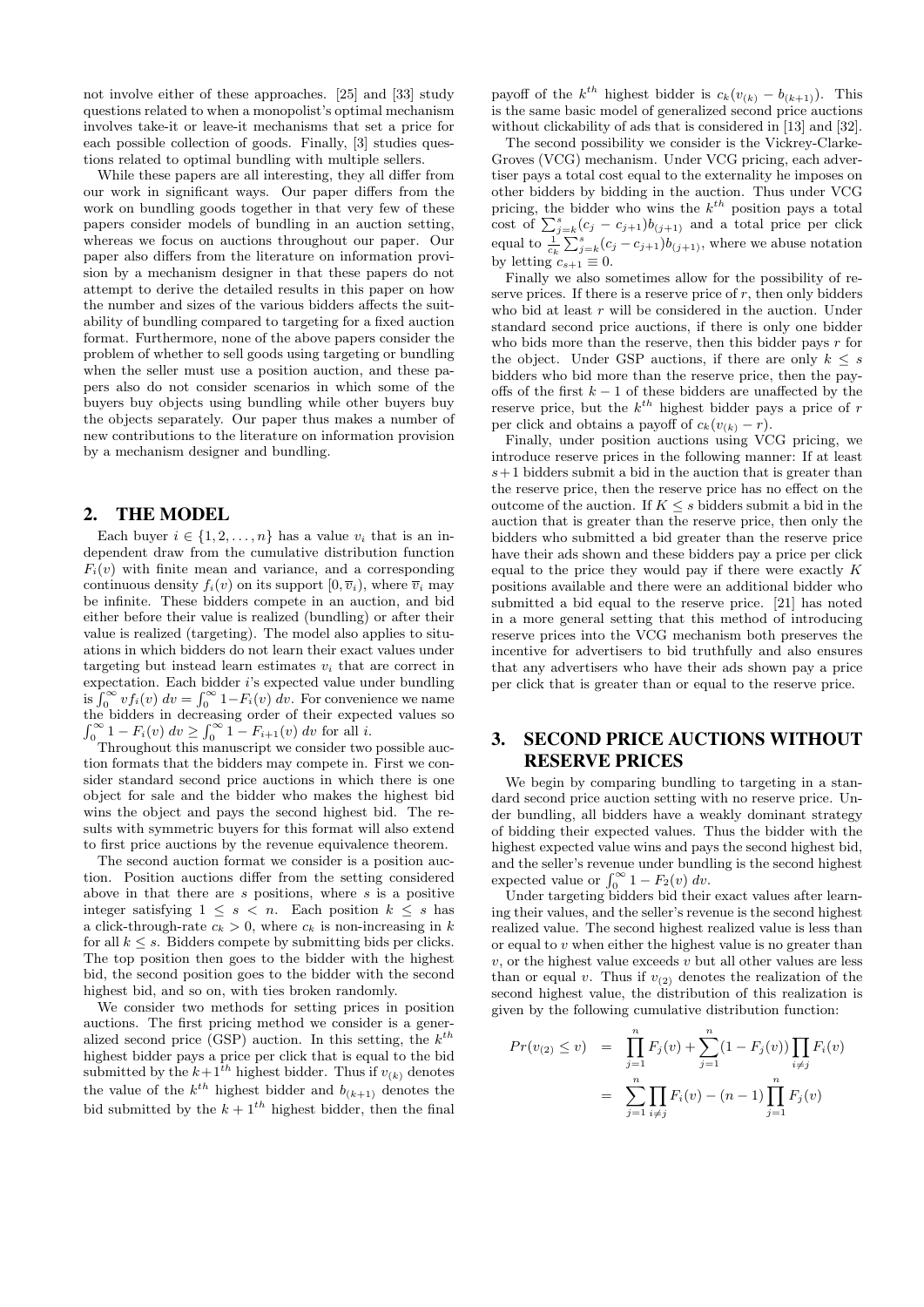From this it follows that the difference between the seller's expected revenue under targeting and bundling is  $\Delta_n =$ 

$$
\int_0^\infty 1 - \sum_{j=1}^n \prod_{i \neq j} F_i(v) + (n-1) \prod_{j=1}^n F_j(v) - (1 - F_2(v)) dv
$$
  
= 
$$
\int_0^\infty F_2(v) - \sum_{j=1}^n \prod_{i \neq j} F_i(v) + (n-1) \prod_{j=1}^n F_j(v) dv
$$

First we illustrate that the insight in [18] and [30] that the seller prefers bundling to targeting when there are two bidders extends to cases where the values of the bidders are not drawn from identical distributions:

THEOREM 1. Suppose there are  $n = 2$  bidders. Then the seller prefers bundling to targeting.

PROOF. The difference between the seller's expected revenue under targeting and bundling when there are  $n = 2$ bidders is  $\Delta_2 =$ 

$$
\int_0^\infty F_2(v) - \sum_{j=1}^2 \prod_{i \neq j} F_i(v) + (2-1) \prod_{j=1}^2 F_j(v) dx
$$
  
= 
$$
\int_0^\infty -F_1(v) + F_2(v)F_1(v) dv = \int_0^\infty (F_2(v) - 1)F_1(v) dv < 0.
$$

Thus the seller prefers bundling to targeting when there are  $n = 2$  bidders.  $\Box$ 

Next we consider cases in which the bidders' values are drawn from the same distributions. When  $F_i(v) = F(v)$  for all  $v$ , the difference between the seller's expected revenue under targeting and bundling is

$$
\Delta_n = \int_0^\infty F_2(v) - \sum_{j=1}^n \prod_{i \neq j} F_i(v) + (n-1) \prod_{j=1}^n F_j(v) dx
$$
  
= 
$$
\int_0^\infty F(v) - nF^{n-1}(v) + (n-1)F^n(v) dv
$$

Now we use this expression for the difference between the seller's expected revenue under targeting and bundling to show that the seller prefers targeting to bundling when there are  $n \geq 4$  bidders. Throughout the remainder of this manuscript, we let  $f(v)$  denote the density corresponding to the cumulative distribution function  $F(v)$ , and let  $\overline{v}$  denote the upper bound of the support of  $F(\cdot)$ .

THEOREM 2. Suppose  $F_i(v) = F(v)$  for all i,  $\frac{1-F(v)}{f(v)}$  is nonincreasing in v throughout its support, and  $n \geq 4$ . Then the seller prefers targeting to bundling.

PROOF. First note that if  $n \geq 4$ , then  $\phi(y) \equiv \frac{y^2}{2} + \frac{y^3}{3} +$ ... +  $\frac{y^{n-1}}{n-1} - \frac{n-1}{n}y^n \ge 0$  for all  $y \in [0,1]$ .  $\phi(y) = y^n(\frac{y^{2-n}}{2} +$  $\dots + \frac{y^{n-n}}{n} - 1$ , so  $\phi \ge 0$  if and only if  $\frac{y^{2-n}}{2} + \dots + \frac{y^{n-n}}{n} - 1 \ge$ 0. And since  $\frac{y^{2-n}}{2} + \ldots + \frac{y^{n-n}}{n} - 1$  is decreasing in  $y, \phi \ge 0$ for all  $y \in [0,1]$  if and only if  $\frac{1}{2} + \ldots + \frac{1}{n} - 1 \geq 0$ , which holds for all  $n \geq 4$ . Thus  $\phi(y) \geq 0$  for all  $y \in [0, 1]$  if  $n \geq 4$ . Now the difference between the seller's expected revenue

under targeting and bundling when there are  $n$  bidders and

 $F_i(v) = F(v)$  for all *i* is  $\Delta_n =$ 

$$
\int_0^{\overline{v}} F(v) - nF^{n-1}(v) + (n-1)F^n(v) dx
$$
\n
$$
= \int_0^{\overline{v}} \left(\frac{1 - F(v)}{f(v)}\right) (F(v) + \dots + F^{n-2}(v) - (n-1)F^{n-1}(v)) f(v) dv
$$
\n
$$
= \left(\frac{1 - F(v)}{f(v)}\right) \left(\frac{F^2(v)}{2} + \dots + \frac{F^{n-1}(v)}{n-1} - \frac{n-1}{n}F^n(v)\right) \Big|_0^{\overline{v}}
$$
\n
$$
- \int_0^{\overline{v}} \left(\frac{1 - F(v)}{f(v)}\right)' \left(\frac{F^2(v)}{2} + \dots + \frac{F^{n-1}(v)}{n-1} - \frac{n-1}{n}F^n(v)\right) dv
$$
\n
$$
= \left(\lim_{v \to \overline{v}} \frac{1 - F(v)}{f(v)}\right) \left[\frac{1}{2} + \dots + \frac{1}{n-1} - \frac{n-1}{n}\right]
$$
\n
$$
- \int_0^{\overline{v}} \left(\frac{1 - F(v)}{f(v)}\right)' \left[\frac{F^2(v)}{2} + \dots + \frac{F^{n-1}(v)}{n-1} - \frac{n-1}{n}F^n(v)\right] dv
$$

By the result in the first paragraph of this proof, both the terms in square brackets are positive for all  $v$ . Also, the term  $\lim_{v \to \overline{v}} \frac{1 - F(v)}{f(v)}$  is non-negative since  $\frac{1 - F(v)}{f(v)}$  is nonnegative for all v, and the term  $\left(\frac{1-F(v)}{f(v)}\right)'$  is non-positive by assumption. Thus  $\Delta_n \geq 0$  and the seller prefers targeting to bundling.  $\square$ 

Thus, in the symmetric case, when there are at least four bidders and the usual hazard rate condition is satisfied, targeting dominates bundling. The reason for this is that the second highest realized value (the revenue under targeting) when there are at least four bidders is greater than the average value of these bidders (the revenue under bundling) as long as the distribution does not have fat tails. The possibility of fat tails is ruled out by the standard hazard rate condition, so targeting dominates bundling when there are  $n = 4$  bidders in this case.<sup>3</sup> A similar approach can illuminate the case of three bidders.

THEOREM 3. Suppose  $F_i(v) = F(v)$  for all i and there are  $n = 3$  bidders. Then the seller prefers targeting to bundling if  $f(v)$  is increasing in v on its support, prefers bundling to targeting if  $f(v)$  is decreasing in v on its support, and is indifferent between targeting and bundling if  $f(v)$  is constant on its support.

PROOF. The difference between the seller's expected revenue under targeting and bundling when there are  $n = 3$ bidders is  $\Delta_3 =$ 

$$
\int_0^{\overline{v}} F(v) - 3F^2(v) + 2F^3(v) dv
$$
  
= 
$$
\int_0^{\overline{v}} \frac{1}{f(v)} (F(v) - 3F^2(v) + 2F^3(v)) f(v) dv
$$
  
= 
$$
\frac{1}{f(v)} \left( \frac{F^2(v)}{2} - F^3(v) + \frac{F^4(v)}{2} \right) \Big|_0^{\overline{v}}
$$
  

$$
- \int_0^{\overline{v}} \left( \frac{1}{f(v)} \right)' \left( \frac{F^2(v)}{2} - F^3(v) + \frac{F^4(v)}{2} \right) dv
$$
  
= 
$$
\frac{F^2(v)}{2f(v)} (1 - F(v))^2 \Big|_0^{\overline{v}} - \int_0^{\overline{v}} \left( \frac{1}{f(v)} \right)' \frac{F^2(v)}{2} (1 - F(v))^2 dv
$$

<sup>3</sup>For any finite number of players, there exists a distribution with sufficiently fat tails such that the seller prefers bundling to targeting.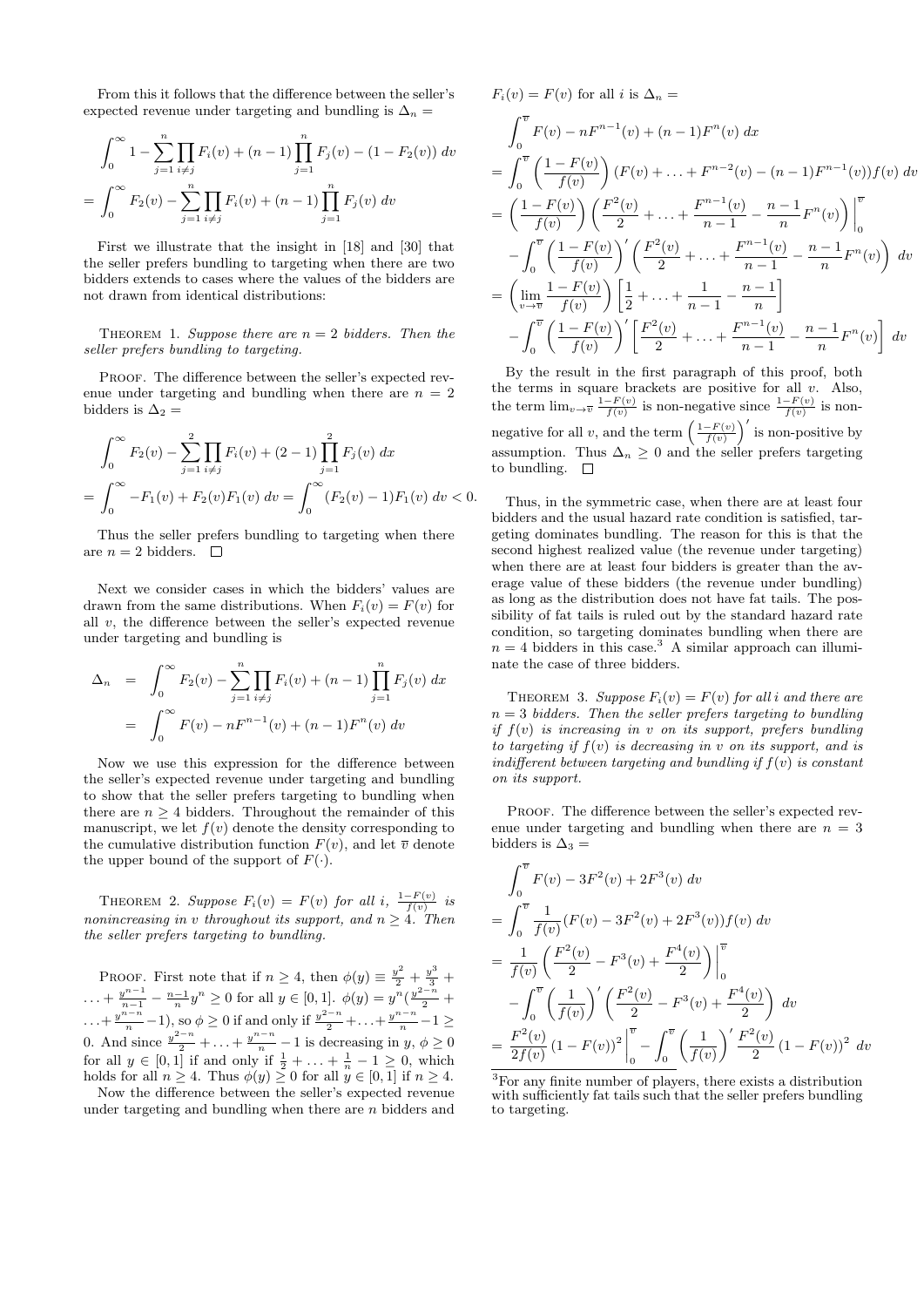Now if  $f(v)$  is increasing in v on its support or  $f(v)$  is constant on its support, then  $\frac{F^2(v)}{2f(v)}(1-F(v))^2\Big|_0^{\overline{v}}$  $\int_{0}^{v}$  = 0 and  $\Delta_3 = -\int_0^{\overline{v}} \left(\frac{1}{f(v)}\right)^{\prime} \frac{F^2(v)}{2} (1 - F(v))^2 dv$ . Thus if  $f(v)$  is increasing in v on its support, then  $\Delta_3 > 0$ , and if  $f(v)$  is constant on its support, then  $\Delta_3 = 0$ . Similarly, if  $f(v)$  is decreasing in v on its support and  $\frac{F^2(v)}{2f(v)}(1-F(v))^2\Big|_0^{\overline{v}}$  $\frac{0}{0}=0,$ then  $\Delta_3 = -\int_0^{\overline{v}} \left(\frac{1}{f(v)}\right)^{\prime} \frac{F^2(v)}{2} (1 - F(v))^2 dv < 0.$ 

If  $f(v)$  is decreasing in v and  $\frac{F^2(v)}{2f(v)}(1-F(v))^2\Big|_0^{\overline{v}}$  $\begin{array}{c} 0 \\ 0 \end{array} \neq 0$ (which implies  $\overline{v} = \infty$ ), then consider what  $\Delta_3$  would equal if the players' values were instead random draws from the distribution  $F(v|\theta)$  satisfying  $F(v|\theta) = \frac{F(v)}{F(\theta)}$  for  $v \le \theta$  and  $F(v) = 1$  for  $v > \theta$ . For any finite  $\theta > 0$ , it is necessarily the case that  $\frac{F^2(v|\theta)}{2f(v|\theta)}(1-F(v|\theta))^2\Big|_0^{\overline{v}|\theta}$  $\frac{v|\theta}{0} = 0$ , where  $f(v|\theta)$ denotes the density corresponding to  $F(v|\theta)$  and  $\overline{v}|\theta$  denotes the upper bound on the support of  $F(v|\theta)$ . Moreover,  $f(v|\theta)$ is decreasing in v on its support, so  $\Delta_3 < 0$  when the players' values are random draws from  $F(v|\theta)$ . Furthermore,  $\Delta_3$ must be bounded away from 0 for all  $\theta \geq \theta^*$ , where  $\theta^*$  is some constant in the interior of the support of  $F(.)$ .

But in the limit as  $\theta$  becomes arbitrarily large, the value of  $\Delta_3$  when the values of the players are random draws from the distribution  $F(v|\theta)$  becomes arbitrarily close to the value of  $\Delta_3$  when the values of the players are random draws from the distribution  $F(v)$ . From this it follows that if  $f(v)$  is decreasing in v on its support, then  $\Delta_3 < 0$  even if  $\frac{F^2(v)}{2f(v)}(1-F(v))^2\big|_0^{\overline{v}}$  $\begin{array}{c} \n\text{o} \\
0 \end{array}$   $\neq$  0. The result then follows.

The fact that a seller may either prefer bundling or targeting when there are three bidders is intuitive. When there are three bidders, the second highest value is the median value, so the seller's expected revenue under targeting is just the median value of the bidders. The seller's expected revenue under bundling is the expected value of the bidders. Whether a seller prefers targeting to bundling simply depends on whether the mean or the median of a certain distribution is greater.

In summary, when the buyers' values are drawn from identical continuous distributions, the seller typically prefers targeting to bundling when there are four or more bidders, while the seller prefers bundling to targeting when there are two bidders. The seller's exact preferences in the case where there are three bidders depend on the distribution, but since most natural distributions of values have a density  $f(v)$  that is decreasing on most of its support, the seller is also likely to prefer bundling to targeting when there are three bidders.

#### 4. RESERVE PRICES

When there is more than one bidder, in symmetric settings appropriate reserve prices favor targeting. Adding reserve prices does not improve the seller's revenue under bundling since the seller's revenue is equal to the bidders' expected values regardless of whether the seller uses a reserve price, but reserve prices do increase the revenue from targeting. Thus when there are four or more bidders, targeting with reserve prices dominates bundling with reserve prices.

However, while reserve prices increase the revenue from targeting but not the revenue from bundling, it is still the case that the seller typically prefers bundling to targeting when there are two bidders. This is illustrated below:

THEOREM 4. Suppose there are  $n = 2$  bidders,  $F_i(v) =$  $F(v)$  for all i, and the density  $f(v)$  is non-increasing in v. Then the seller prefers bundling to targeting with the optimal reserve price.

PROOF. We know from [9] that when  $f(v)$  is non-increasing in  $v$ , the seller's expected revenue in an auction with two bidders and the optimal reserve price is lower than the seller's expected revenue in an auction with three bidders and no reserve price. However, we know from Theorem 3 that when  $F_i(v) = F(v)$  for all i, and the density  $f(v)$  is non-increasing in  $v$ , then the seller prefers bundling to targeting when there are  $n = 3$  bidders and no reserve price. Since the seller's expected revenue under targeting when there are two bidders with the optimal reserve price is even lower than the seller's expected revenue under targeting when there are three bidders and no reserve price, it then follows that the seller prefers bundling to targeting when there are  $n = 2$  bidders, even if the seller uses the optimal reserve price.  $\Box$ 

In addition to bundling still typically being optimal in the case where there are two bidders, it is also the case that the seller will sometimes want to use bundling even when there are three bidders. Although the seller now prefers targeting to bundling in the case where the buyers' values are drawn from a uniform distribution, the seller still prefers bundling to targeting when the buyers' values are drawn from an exponential distribution, even if the seller uses the optimal reserve price:

THEOREM 5. Suppose there are  $n = 3$  bidders and  $F_i(v) =$  $F(v)$  for all i. Then the seller prefers targeting to bundling when the bidders' values are drawn from the uniform distribution, but the seller prefers bundling to targeting when the bidders' values are drawn from the exponential distribution.

PROOF. When there are  $n = 3$  bidders and each bidder's value is an independent and identically distributed draw from the uniform distribution, we know from Theorem 3 that the seller is indifferent between bundling and targeting when there is no reserve price. Since setting the optimal reserve price increases the seller's revenue under targeting but not under bundling, it then follows that when there are  $n = 3$  bidders and the seller sets the optimal reserve price, the seller obtains greater revenue under targeting than under bundling when the bidders' values are drawn from the uniform distribution.

Now suppose there are  $n = 3$  bidders and the bidders' values are independent and identically distributed draws from the exponential distribution with cumulative distribution function  $F(v) = 1 - e^{-v}$ . If there is no targeting, then all bidders bid their expected value of 1, and the seller's revenue will be 1. If there is targeting, then the seller's optimal reserve price r satisfies  $r = \frac{1 - F(r)}{f(r)} = 1$ , and the seller's expected revenue is

$$
\int_{r}^{\infty} \left( v - \frac{1 - F(v)}{f(v)} \right) n F(v)^{n-1} f(v) dv
$$
  
= 
$$
\int_{1}^{\infty} (v - 1) n F(v)^{n-1} f(v) dv
$$
  
= 
$$
-(v - 1)(1 - F(v)^{n}) \Big|_{1}^{\infty} + \int_{1}^{\infty} 1 - F(v)^{n} dv
$$
  
= 
$$
\int_{1}^{\infty} 1 - (1 - e^{-v})^{3} dv = \frac{2 - 9e + 18e^{2}}{6e^{3}} < 1.
$$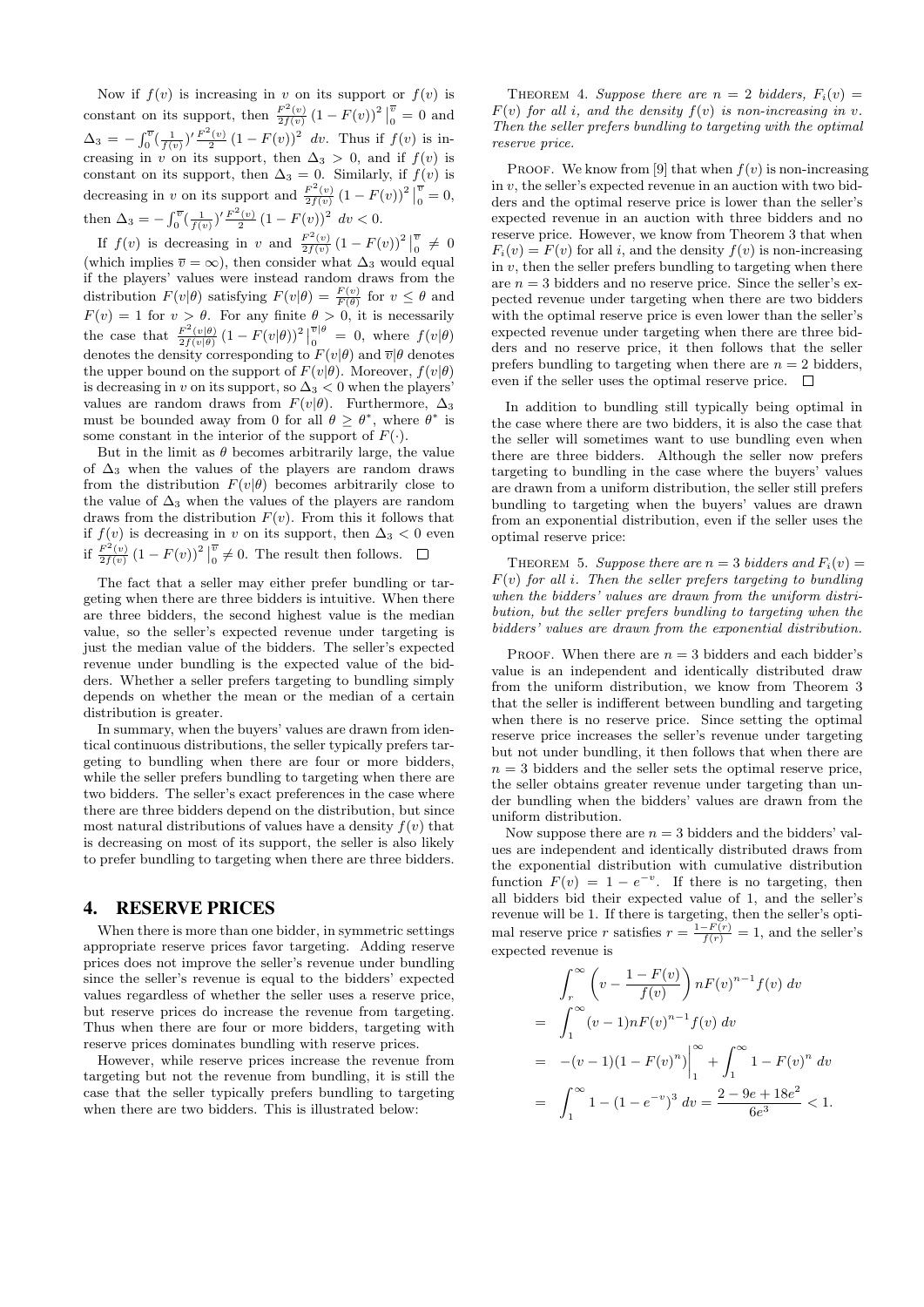Thus the seller prefers bundling to targeting when the bidders' values are drawn from the exponential distribution.  $\Box$ 

## 5. ASYMMETRIC BIDDERS WITHOUT RE-SERVE PRICES

We now consider a scenario in which the values of the bidders are not all drawn from the same distribution. In particular, we consider a scenario in which there is some cumulative distribution function  $F(v)$  and some values  $\alpha_1, \ldots, \alpha_n$ satisfying  $\alpha_1 \geq \alpha_2 \geq \ldots \geq \alpha_n > 0$  such that  $F_i(v) = F(v)^{\alpha_i}$ for all *i*. This formulation is useful because the values of  $\alpha_i$ have a natural interpretation in terms of the bidders' probabilities of winning the auction. If  $A \equiv \sum_{j=1}^n \alpha_j$ , then the probability bidder  $j$  has the highest value is

$$
Pr(v_j > v_i \ \forall \ i \neq j) = \int_0^\infty \prod_{i \neq j} F_i(v) \alpha_j F(v)^{\alpha_j - 1} f(v) \ dv = \frac{\alpha_j}{A}
$$

We now give a result that expresses the circumstances under which targeting is preferred to bundling as a function of the probabilities the various bidders win the auction.

LEMMA 1. Suppose that  $F_i(v) = F(v)^{\alpha_i}$  for some  $\alpha_1, \ldots, \alpha_n$ satisfying  $\alpha_1 \geq \alpha_2 \geq \ldots \geq \alpha_n > 0$ ,  $\alpha_2$  is sufficiently large,  $n \geq 3$ , and  $\frac{1-F(v)}{f(v)}$  is nonincreasing in v. Then if  $\frac{\alpha_2}{A} \leq (1 - \frac{\alpha_1}{A}) (1 - \frac{\alpha_2}{A})^{\frac{1-\alpha_1/A}{\alpha_2/A}},$  the seller prefers targeting to bundling.

We defer the proof of this result to the full version of the paper [22]. The inequality in Lemma 1 is a function only of two variables,  $\frac{\alpha_1}{A}$  and  $\frac{\alpha_2}{A}$ , and indicates that we can give conditions under which targeting is preferred to bundling solely in terms of the probabilities the strongest bidders will win the auction. We now seek to show when this inequality is satisfied given that  $\alpha_1$  and  $\alpha_2$  must meet the constraints  $0 \leq \frac{\alpha_2}{A} \leq \min\{\frac{\alpha_1}{A}, 1 - \frac{\alpha_1}{A}\}.$ 

THEOREM 6. The inequality in Lemma 1 is satisfied if  $\frac{\alpha_1}{A} \leq 0.30366$ . If  $\frac{\alpha_1}{A} > 0.30366$ , there exists some  $y^* \in$  $(0, \min\{\frac{\alpha_1}{A}, 1-\frac{\alpha_1}{A}\})$  such that this inequality is satisfied if and only if  $\frac{\alpha_2}{A} \leq y^*$ . Furthermore, if this key value of  $y^*$  is taken as a function of  $\frac{\alpha_1}{A}$ ,  $y^*(\frac{\alpha_1}{A})/(1-\frac{\alpha_1}{A})$  is increasing in  $\frac{\alpha_1}{A}$  and as  $\frac{\alpha_1}{A} \to 1$ ,  $y^*(\frac{\alpha_1}{A})/(1-\frac{\alpha_1}{A}) \to 1$ .

PROOF. First we show that there is some  $y^* \in (0, 1 - \frac{\alpha_1}{4})$ FROOT. This we show that there is some  $y \in (0,1)$  A is  $\frac{\alpha_2}{A} \leq y^*$ . Note that  $\frac{\alpha_2}{A} \leq \left(1 - \frac{\alpha_1}{A}\right) \left(1 - \frac{\alpha_2}{A}\right)^{\frac{1 - \alpha_1/A}{\alpha_2/A}}$  holds if and only if  $\frac{\alpha_2/A}{1-\alpha_1/A} \leq \left(1-\frac{\alpha_2}{A}\right)^{\frac{1-\alpha_1/A}{\alpha_2/A}}$ . Now let  $\beta \equiv \frac{\alpha_2}{A}$  and let  $\gamma \equiv 1 - \frac{\alpha_1}{A}$ . We can rewrite this inequality in terms of  $\beta$ and  $\gamma$  as  $\frac{\beta}{\gamma} \le (1-\beta)^{\gamma/\beta}$  or  $(\beta/\gamma)^{(\beta/\gamma)} \le 1-\beta$ . And if  $x \equiv \frac{\beta}{\gamma}$ , then we can further rewrite this inequality as  $x^x \leq 1 - \gamma x$  or  $x^x + \gamma x \leq 1$ . Now  $g(x; \gamma) \equiv x^x + \gamma x$  is a convex function of x that satisfies  $g(0; \gamma) = 1$ ,  $g(1; \gamma) = 1 + \gamma$  and  $g'(0) = -\infty$ . Thus  $g(x; \gamma) \leq 1$  if x is sufficiently close to 0,  $g(x; \gamma) > 1$  if x is sufficiently close to 1, and there is some  $x^*(\gamma) \in (0,1)$ such that  $g(x; \gamma) \leq 1$  if and only if  $x \leq x^*(\gamma)$ . From this it follows that this inequality is satisfied if and only if  $\frac{\alpha_2}{A} \leq y^*$ for some  $y^* \in (0, 1 - \frac{\alpha_1}{A}).$ 

The result in the previous paragraph implies that if the inequality in Lemma 1 is satisfied when  $\frac{\alpha_2}{A} = \frac{\alpha_1}{A}$ , then this

inequality is also satisfied for any values of  $\frac{\alpha_2}{A} \leq \frac{\alpha_1}{A}$ . Now the inequality in Lemma 1 is satisfied when  $\frac{\dot{\alpha}_2}{A} = \frac{\dot{\alpha}_1}{A}$  if and only if  $\frac{\alpha_1}{A} \leq \left(1 - \frac{\alpha_1}{A}\right) \left(1 - \frac{\alpha_1}{A}\right)^{\frac{1-\alpha_1/A}{\alpha_1/A}},$  which holds if and only if  $\frac{\alpha_1/A}{1-\alpha_1/A} \leq \left(1-\frac{\alpha_1}{A}\right)^{\frac{1-\alpha_1/A}{\alpha_1/A}}$ . Thus if  $\delta \equiv \frac{\alpha_1}{A}$ , then this holds if and only if  $\frac{\delta}{1-\delta} \leq (1-\delta)^{\frac{1-\delta}{\delta}}$  or  $(\frac{\delta}{1-\delta})^{\delta/(1-\delta)} + \delta \leq 1$ . Now  $h(\delta) \equiv \left(\frac{\delta}{1-\delta}\right)^{\delta/(1-\delta)} + \delta$  satisfies  $h(0) = 1, h(1) = \infty$ , and  $h'(0) = -\infty$ . Thus  $h(\delta) \leq 1$  for  $\delta$  sufficiently close to 0,  $h(\delta) > 1$  if  $\delta$  is sufficiently close to 1, and there is some  $\delta^* \in (0,1)$  such that  $h(\delta^*) \leq 1$  if and only if  $\delta \leq \delta^*$ . Thus the inequality in Lemma 1 is satisfied for all  $\frac{\alpha_2}{A} \leq \frac{\alpha_1}{A}$  if and only if  $\frac{\alpha_1}{A} \leq \delta^*$ , where  $\delta^*$  is the unique  $\delta \in (0, 1)$  satisfying  $h(\delta) = 1$ . Computationally it follows that  $\delta^* = 0.30366$ , so the inequality in Lemma 1 is satisfied if  $\frac{\alpha_1}{A} \leq 0.30366$ , and if  $\frac{\alpha_1}{A} > 0.30366$ , then there is some  $y^* \in (\overline{0}, \min\{\frac{\alpha_1}{A}, 1 - \frac{\alpha_1}{A}\})$ such that this inequality is satisfied if and only if  $\frac{\alpha_2}{A} \leq y^*$ .

Furthermore, since  $g(x; \gamma)$  is increasing in  $\gamma$ , the critical value of  $x^*(\gamma)$  given in the first paragraph of this proof is decreasing in  $\gamma$ , meaning  $x^*$  is increasing in  $\frac{\alpha_1}{A}$ . From this it follows that for the key value of  $y^*$  above, it must be the case that  $y^*(\frac{\alpha_1}{A})/(1-\frac{\alpha_1}{A})$  is increasing in  $\frac{\alpha_1}{A}$ . Furthermore, when  $\gamma = 0$ ,  $x^*(\gamma) = 1$  since  $g(1,0) = 1$ . Thus as  $\frac{\alpha_1}{A} \to 1$ ,  $y^*(\frac{\alpha_1}{A})/(1-\frac{\alpha_1}{A}) \to 1$  as well.

The above result indicates that when  $\frac{\alpha_1}{A} \leq 0.30366$  and the strongest firm wins the auction less than 30.366% of the time, there is automatically enough competition in the auction that targeting will increase revenue. When the largest firm is larger than this, then improved targeting will increase revenue if and only if the second largest firm is sufficiently small and there is enough competition from other firms.

Interestingly, the result that  $y^* \left(\frac{\alpha_1}{A}\right) / (1 - \frac{\alpha_1}{A})$  is increasing in  $\frac{\alpha_1}{A}$  indicates that as the strongest firm becomes more dominant, the second strongest firm can be relatively stronger compared to the weaker firms without changing the result that targeting increases revenue. Furthermore, as  $\frac{\alpha_1}{A} \rightarrow 1$ and the strongest firm becomes arbitrarily strong,  $y^*(\frac{\alpha_1}{A})/(1-\alpha)$  $\frac{\alpha_1}{A}$   $\rightarrow$  1, indicating that the second strongest firm can also become arbitrarily strong relative to the weaker firms and still ensure that targeting increases revenue. This makes sense intuitively since when the strongest firm becomes more dominant, there is a greater need to allow targeting to increase the chances that the strongest firm will be given a substantial challenge in the auction.

## 6. POSITION AUCTIONS

Having discussed whether targeting is preferred to bundling in the case of a single object auction, we now consider how the results would be affected by using position auctions. We focus on the case where  $F_i(v) = F(v)$  for all i, and  $F(v)$  has compact support  $[0, \overline{v}]$ .

In this symmetric case, if the seller uses bundling, and all bidders bid before learning the realizations of their values, then all bidders have an expected value for a click that equals  $\int_0^{\overline{v}} 1 - F(v) dv$  and it is an equilibrium for all bidders to bid this expected value regardless of whether we use GSP or VCG pricing. Total revenue for the seller under bundling is therefore equal to  $\sum_{k=1}^{s} c_k \int_0^{\overline{v}} 1 - F(v) dv$ .

Next we consider the case in which bidders bid after learning the realizations of their values. We assume that when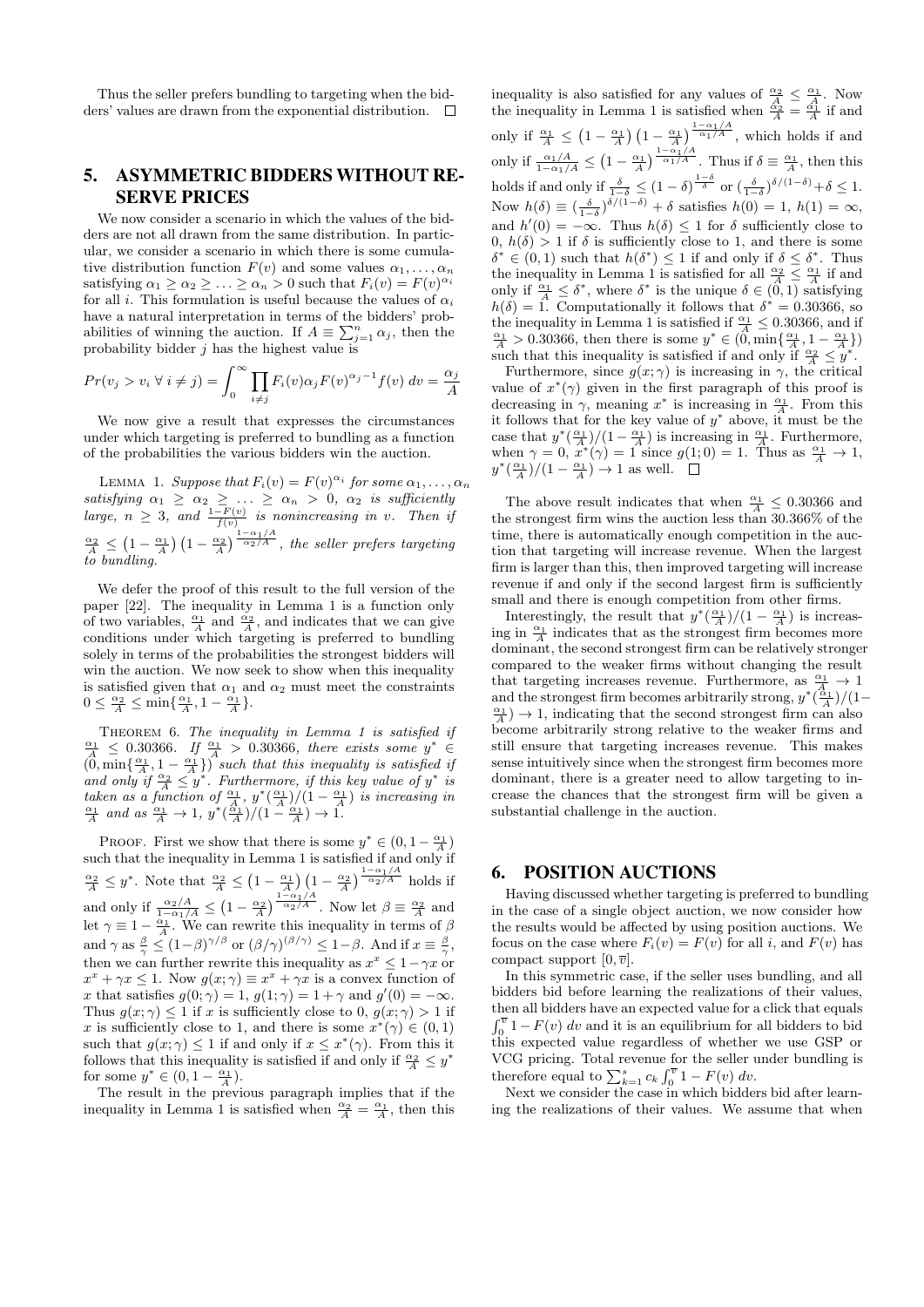bidders bid that they know their own values but they do not know the bids or the values of any of the other bidders.

Throughout our analysis of targeting, we assume that there is a symmetric pure strategy equilibrium in which bidders follow monotonic bidding strategies. This assumption is a mild assumption for two reasons. First, we show in [22] that when bidders are restricted to making bids in discrete increments of  $\epsilon$  for some small  $\epsilon > 0$  that there exists a symmetric pure strategy equilibrium in which bidders follow the same monotonic bidding strategies. This assumption that bidders bid in discrete increments is realistic in situations in which bidders cannot adjust their bids by less than some very small amount (such as a small fraction of a penny).

Second, [19] has already illustrated that for a wide variety of cases, there exists a symmetric pure strategy equilibrium in which bidders follow strictly monotonic bidding strategies, even if the players may submit bids along a continuous scale. We thus take symmetric monotonic equilibria as a starting point and use this to address the question of whether targeting is preferred to bundling for the seller.

When bidders follow a symmetric monotonic bidding strategy in equilibrium, the seller's expected revenue in the GSP auction is pinned down by the following lemma:

LEMMA 2. Suppose  $F_i(v) = F(v)$  for all i and the bidders use a symmetric and strictly monotonic bidding strategy  $b(v)$  in equilibrium. Then expected revenue in GSP auctions equals  $n \int_r^{\overline{v}} \sum_{k=1}^s c_k {n-1 \choose k-1} (1 - F(v))^{k-1} F(v)^{n-k} (v \frac{1-F(v)}{f(v)}$ ) $f(v)$  dv.

We defer the proof of this result to the full version of the paper [22]. The above result illustrates that there is a natural correspondence between the seller's expected revenue in a single auction setting and the seller's revenue in a generalized second price auction with private values. In a standard private values auction setting, the seller's expected revenue is just the expectation of the highest virtual valuation  $v - \frac{1 - F(v)}{f(v)}$ . In a GSP auction, the only difference is that the seller's expected revenue is now the sum of the expectations of the  $j^{th}$  highest virtual valuations  $v - \frac{1-F(v)}{f(v)}$ weighted by the various click-through rates.

The seller's revenue in GSP auctions also turns out to be the exact same as the seller's revenue in position auctions using VCG pricing. [21] has characterized the seller's revenue in a more general class of position auctions when prices for advertising are set according to VCG pricing. In the special case of [21] corresponding to the model considered in the present paper, the seller's revenue under VCG pricing is the exact same as the seller's revenue in Lemma 2.

Now we use the above result to address the question of whether the seller prefers targeting or bundling when there are no more than s positions in the auction for some fixed s. Our characterization of the circumstances under which the seller prefers targeting to bundling illustrates that there are some natural similarities between the situations in which the seller prefers targeting to bundling in position auctions and standard auctions for a single object. When there is a relatively small number of players, the seller prefers bundling to targeting, and when there is a larger number of players, the seller prefers targeting to bundling. For intermediate numbers of players, it is ambiguous whether the seller prefers targeting to bundling. This result is formalized in the following theorem:

THEOREM 7. Suppose  $F_i(v) = F(v)$  for all i,  $v - \frac{1-F(v)}{f(v)}$ is increasing in v, the bidders use a symmetric and strictly monotonic bidding strategy  $b(v)$  in equilibrium under GSP pricing, and the reserve price is either zero or the optimal reserve. Then the following hold regardless of whether the seller uses GSP or VCG pricing:

(1). There exists some  $n^* \geq 2$  such that bundling is always preferred to targeting if and only if  $n \leq n^*$ .

(2). There exists some  $n^{**} > n^*$  such that targeting is always preferred to bundling if and only if  $n \geq n^{**}$ .

(3). For values of  $n \in (n^*, n^{**})$ , there exists some positive integer  $k^* < s$  such that targeting is preferred to bundling if and only if the values of  $c_k$  for  $k \leq k^*$  are sufficiently large compared to the values of  $c_k$  for  $k > k^*$ . Moreover, this  $k^*$ is nondecreasing in n.

PROOF. The seller's expected revenue from targeting under the conditions of the theorem can be rewritten as  $\sum_{k=1}^{s} c_k E\left[v_{(k)} - \frac{1-F(v_{(k)})}{f(v_{(k)})}\right]$  $\frac{-F(v_{(k)})}{f(v_{(k)})}|v_{(k)} \geq r$   $Pr(v_{(k)} \geq r)$ , where  $v_{(k)}$ denotes the  $k^{th}$  highest value of n draws from the distribution  $F$ . We use this to prove each of the three results. First note that in the limit as  $n \to \infty$ ,

 $E\left[v_{(k)} - \frac{1-F(v_{(k)})}{f(v_{(k)})}\right]$  $\frac{f^{-F(v_{(k)})}}{f(v_{(k)})}|v_{(k)} \geq r$   $\Big\}$   $Pr(v_{(k)} \geq r) \rightarrow \overline{v}$  for all k since in the limit as  $n \to \infty$ ,  $v_{(k)} \to \overline{v}$  and  $\frac{1-F(v_{(k)})}{f(v_{(k)})}$  $\frac{f(v(k))}{f(v(k))} \to 0$ with probability arbitrarily close to 1 for all  $k$ . Thus in the limit as  $n \to \infty$ , the expected revenue from the mechanism under targeting approaches  $\sum_{k=1}^{s} c_k \overline{v}$ . By contrast, under bundling, all bidders bid  $w \equiv \int_0^{\overline{v}} 1 - F(v) dv < \overline{v}$ , and the total expected revenue under bundling is  $\sum_{k=1}^{s} c_k w < \sum_{k=1}^{s} c_k \overline{w}$ . From this it follows that for sufficiently large val $s_{k=1}^s c_k\overline{v}$ . From this it follows that for sufficiently large values of  $n$ , the expected revenue from targeting exceeds the expected revenue from bundling for all values of  $c_k$ .

Also note that  $E\left[v_{(k)} - \frac{1-F(v_{(k)})}{f(v_{(k)})}\right]$  $\frac{-F(v_{(k)})}{f(v_{(k)})}|v_{(k)} \geq r$   $Pr(v_{(k)} \geq r)$ is increasing in n for all k since the distribution of the  $k^{th}$ highest of  $n + 1$  draws from the cumulative distribution function  $F$  first order stochastically dominates the distribution of the  $k^{th}$  highest of n draws from the cumulative distribution function  $F$  and the  $k^{th}$  highest virtual valuation  $v_{(k)} - \frac{1-F(v_{(k)})}{f(v_{(k)})}$  $\frac{f^{(v)}(k)}{f^{(v)}(k)}$  is strictly increasing in the  $k^{th}$  highest value  $v_{(k)}$ . From this it follows that the expected revenue from the mechanism under targeting is strictly increasing in n. But we have seen the expected revenue from the mechanism under bundling is  $\sum_{k=1}^{s} c_k w$ , which is independent of n. Combining this with the results in the previous paragraph shows that there is some  $n^{**}$  such that targeting is always preferred to bundling if and only if  $n \geq n^{**}$ .

Next note that if  $n = 2$ , then bundling is strictly preferred to targeting. If  $n = 2$ , then it must be the case that  $s = 1$ and the position auction is equivalent to a standard second price auction. But we have already seen that under the standard second price auction that bundling is strictly preferred to targeting when  $n = 2$ . Thus bundling is also preferred to targeting in position auctions when  $n = 2$ . And we have also seen that the seller's expected revenue from targeting is strictly increasing in  $n$ , while the seller's expected revenue from bundling is independent of  $n$ . Combining these facts shows that there is some  $n^* \geq 2$  such that bundling is always preferred to targeting if and only if  $n \leq n^*$ .

Finally consider values of  $n \in (n^*, n^{**})$  for which it is neither the case that targeting is always preferred to bundling or that bundling is always preferred to targeting. The seller's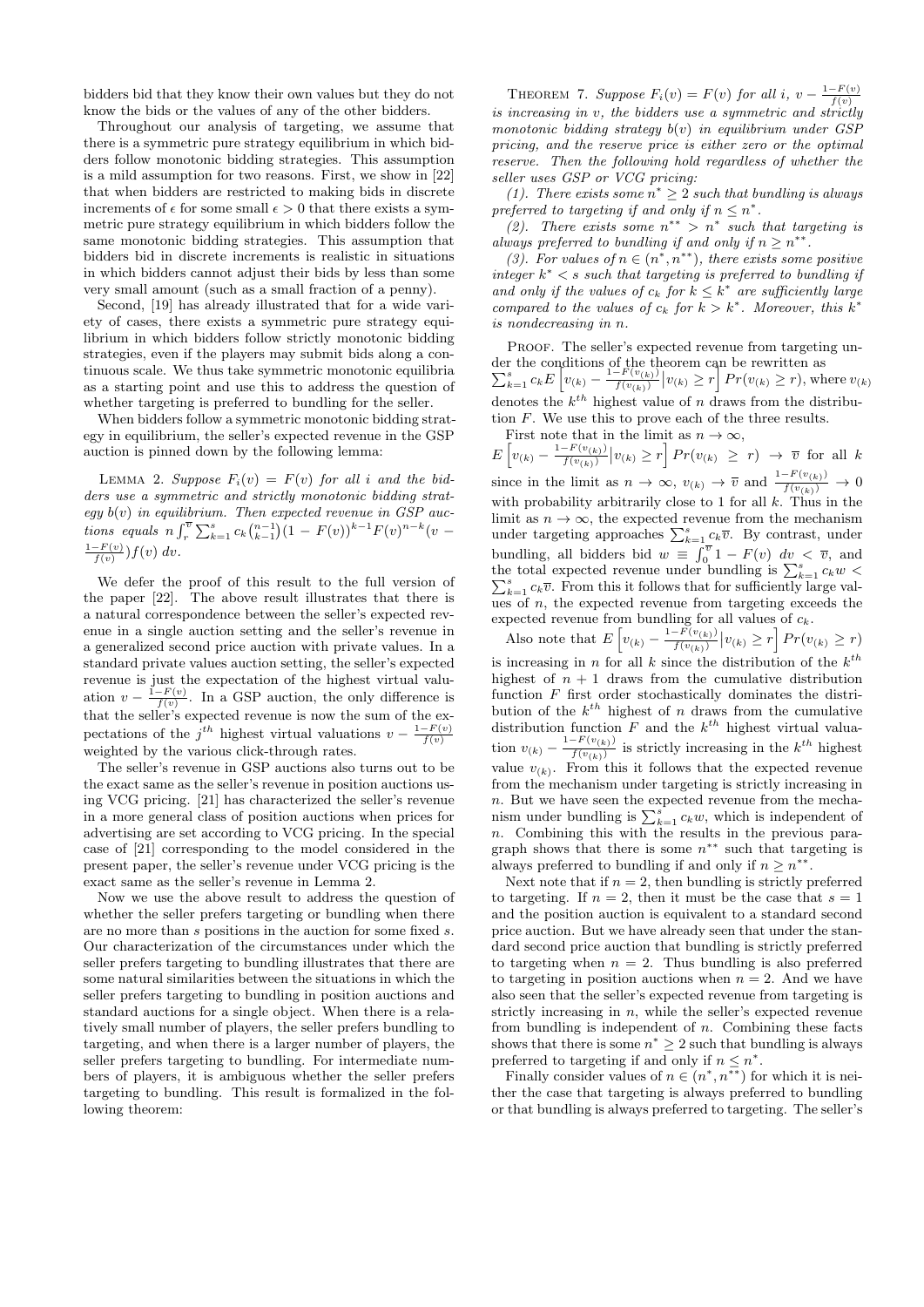expected revenue under targeting is

 $\sum_{k=1}^{s} c_k E\left[v_{(k)} - \frac{1-F(v_{(k)})}{f(v_{(k)})}\right]$  $\frac{f^{-F(v_{(k)})}}{f(v_{(k)})}|v_{(k)} \geq r$   $Pr(v_{(k)} \geq r)$ , whereas the seller's expected revenue under bundling is  $\sum_{k=1}^{s} c_k w$ , where  $w \equiv \int_0^{\overline{v}} 1 - F(v) dv < \overline{v}$ . Thus the difference between the seller's expected revenue under targeting and the seller's expected revenue under bundling is

 $\sum_{k=1}^{s} c_k (E \left[ v_{(k)} - \frac{1-F(v_{(k)})}{f(v_{(k)})} \right]$  $\frac{F^{-F(v_{(k)})}}{F(v_{(k)})}|v_{(k)} \geq r$   $Pr(v_{(k)} \geq r) - w$ ). But  $E\left[v_{(k)} - \frac{1-F(v_{(k)})}{f(v_{(k)})}\right]$  $\frac{f^{-F(v_{(k)})}}{f(v_{(k)})}|v_{(k)} \geq r$   $\Big\}$   $Pr(v_{(k)} \geq r)$  is decreasing in k since the distribution of the  $k^{th}$  highest of n draws from the cumulative distribution function  $F$  first order stochastically dominates the distribution of the  $k+1$ <sup>th</sup> highest of n draws from the cumulative distribution function  $F$  and the  $k^{th}$ highest virtual valuation  $v_{(k)} - \frac{1 - F(v_{(k)})}{f(v_{(k)})}$  $\frac{f(v(k))}{f(v_{(k)})}$  is strictly increasing in the  $k^{th}$  highest value  $v_{(k)}$ . Thus there is some  $k^* \in [1, s)$ such that  $E\left[v_{(k)} - \frac{1-F(v_{(k)})}{f(v_{(k)})}\right]$  $\frac{F^{-F(v_{(k)})}}{f(v_{(k)})}|v_{(k)} \geq r$   $Pr(v_{(k)} \geq r) > w$  if and only if  $k \leq k^*$ .

But from this it follows that the difference between the seller's expected revenue under targeting and the seller's expected revenue under bundling,

 $\sum_{k=1}^{s} c_k (E \left[ v_{(k)} - \frac{1-F(v_{(k)})}{f(v_{(k)})} \right]$  $\frac{F^{-F(v_{(k)})}}{f(v_{(k)})}|v_{(k)} \geq r$   $Pr(v_{(k)} \geq r) - w$ ), is strictly decreasing in  $c_k$  for all  $k > k^*$  and strictly increasing in  $c_k$  for all  $k \leq k^*$ . From this it follows that for values of  $n \in (n^*, n^{**})$ , there is some  $k^* \in [1, s)$  such that targeting is preferred to bundling if and only if the values of  $c_k$  for  $k \leq k^*$ are sufficiently large compared to the values of  $c_k$  for  $k > k^*$ . Moreover, since  $E\left[v_{(k)} - \frac{1-F(v_{(k)})}{f(v_{(k)})}\right]$  $\frac{-F(v_{(k)})}{f(v_{(k)})}|v_{(k)} \ge r$   $Pr(v_{(k)} \ge r)$  is increasing in *n* for all *k*, the relevant value of  $k^* \in [1, s)$  for which  $E\left[v_{(k)} - \frac{1-F(v_{(k)})}{f(v_{(k)})}\right]$  $\frac{f^{-F(v_{(k)})}}{f(v_{(k)})}|v_{(k)} \geq r$   $Pr(v_{(k)} \geq r) > w$  if and only if  $k \leq k^*$  is nondecreasing in n. Thus the  $k^* \in [1, s)$  for ∗ which targeting is preferred to bundling if and only if the values of  $c_k$  for  $k \leq k^*$  are sufficiently large compared to the values of  $c_k$  for  $k > k^*$  is also nondecreasing in n.

To understand the intuition behind this result, note that the number of players in position auctions never has any effect on seller revenues under bundling because the players always bid their (identical) expected values under bundling. But seller revenues are increasing in the number of bidders in position auctions because the expectations of the  $k^{th}$  highest virtual valuations  $v - \frac{1 - F(v)}{f(v)}$  are all increasing in the number of players. This explains the observed comparative statics results with respect to the number of players in Theorem 7.

The comparative statics results in part (3) of Theorem 7 follow from the difference between the seller's expected revenue from each position in the position auction under targeting and bundling. Under targeting, the seller's expected revenue per click from the top positions is greater than the seller's expected revenue per click from the bottom positions, but the seller's expected revenue per click is independent of position under bundling. Thus situations in which the top positions contribute a disproportionate percentage of revenues compared to bottom positions make targeting a better choice, whereas situations in which the bottom positions contribute a substantial percentage of revenues may make bundling a better choice. This gives the comparative statics results given in part (3) of Theorem 7.

Finally we give an example to give a sense of the values  $n^*$  and  $n^{**}$  that arise in Theorem 7. When the players'

values are drawn from the uniform distribution and there is no reserve price, we obtain the following result:

THEOREM 8. Suppose the bidders' values are independent draws from the uniform distribution on [0, 1] and there is no reserve price. Then the appropriate values for  $n^*$  and  $n^{**}$ in Theorem 7 are  $n^* = 3$  and  $n^{**} = 2s + 1$ .

PROOF. Under position auctions, the seller's expected revenue from targeting equals the seller's expected revenue under the VCG mechanism, which is  $\sum_{k=1}^{s} k(c_k-c_{k+1})E[v_{(k+1)}],$ where  $v_{(k)}$  denotes the value of the bidder with the  $k^{th}$  highest value, and  $c_{s+1} \equiv 0$ . Now when the bidders' values are draw from the uniform distribution on [0, 1], it is necessarily the case that  $E[v_{(k+1)}] = 1 - \frac{k+1}{n+1} = \frac{n-k}{n+1}$ , so the seller's revenue under targeting is  $\sum_{k=1}^{s} \frac{k(n-k)}{n+1} (c_k - c_{k+1})$ . Also, since the bidders all make a bid of  $\frac{1}{2}$  under bundling, the seller's revenue under bundling is  $\frac{1}{2} \sum_{k=1}^{s} c_k$ .

Now if  $n = 3$ , then  $s \leq 2$ , and the seller's revenue under targeting reduces to  $\frac{1}{2}(c_1-c_2)+\frac{1}{2}c_2=\frac{1}{2}c_1$ , while the seller's revenue under bundling is  $\frac{1}{2}(c_1 + c_2)$ . From this it follows that if  $n = 3$ , then bundling dominates targeting. If  $n = 4$ , then  $s \leq 3$ , and the seller's revenue under targeting reduces to  $\frac{3}{5}(c_1-c_2)+\frac{4}{5}(c_2-c_3)+\frac{3}{5}c_3=\frac{3}{5}c_1+\frac{1}{5}(c_2-c_3)$ , but the seller's revenue under bundling is  $\frac{1}{2}(c_1 + c_2 + c_3)$ . From this it follows that if  $c_2 = c_3 = 0$ , then the seller's revenue under targeting is greater than the seller's revenue under bundling, but if  $c_2 = c_3 = c_1$ , then the seller's revenue under bundling is greater than the seller's revenue under targeting. Thus the key value of  $n^*$  in Theorem 7 is  $n^* = 3$ .

Now by part (3) of Theorem 7, we know that if the seller's revenue under targeting is greater than the seller's revenue under bundling when  $c_2 = \ldots = c_s = c_1$ , then the seller's revenue under targeting is greater than the seller's revenue under bundling for all possible values of the click-through rates. Now when  $c_1 = c_2 = \ldots = c_s$ , the seller's revenue under targeting is  $\sum_{k=1}^{s} \frac{k(n-k)}{n+1} (c_k - c_{k+1}) = \frac{s(n-s)}{n+1} c_1$ , and the seller's revenue under bundling is  $\frac{s}{2}c_1$ , so the seller's revenue under targeting is greater than the seller's revenue under bundling if and only if  $\frac{n-s}{n+1} \geq \frac{1}{2}$ , which holds if and only if  $n \geq 2s + 1$ . From this it follows that the seller's revenue under targeting is only guaranteed to be greater than the seller's revenue under bundling if  $n \geq 2s + 1$ .

By combining the results in the previous two paragraphs, it follows that, under the conditions of the theorem, the critical values  $n^*$  and  $n^{**}$  in Theorem 7 are  $n^* = 3$  and  $n^{**} = 2s + 1$  respectively.

## 7. WHAT IF NOT ALL BIDDERS CAN TAR-GET?

So far in this manuscript we have compared scenarios in which all bidders can target with scenarios in which not all bidders can target. While this an important baseline, there may also be some important scenarios in which certain targeting information would only help some bidders more accurately assess the values they have for a particular advertisement. Additionally, a seller may want to experiment with making targeting information available to certain advertisers but not to others. This section explores the consequences of only allowing certain bidders to target.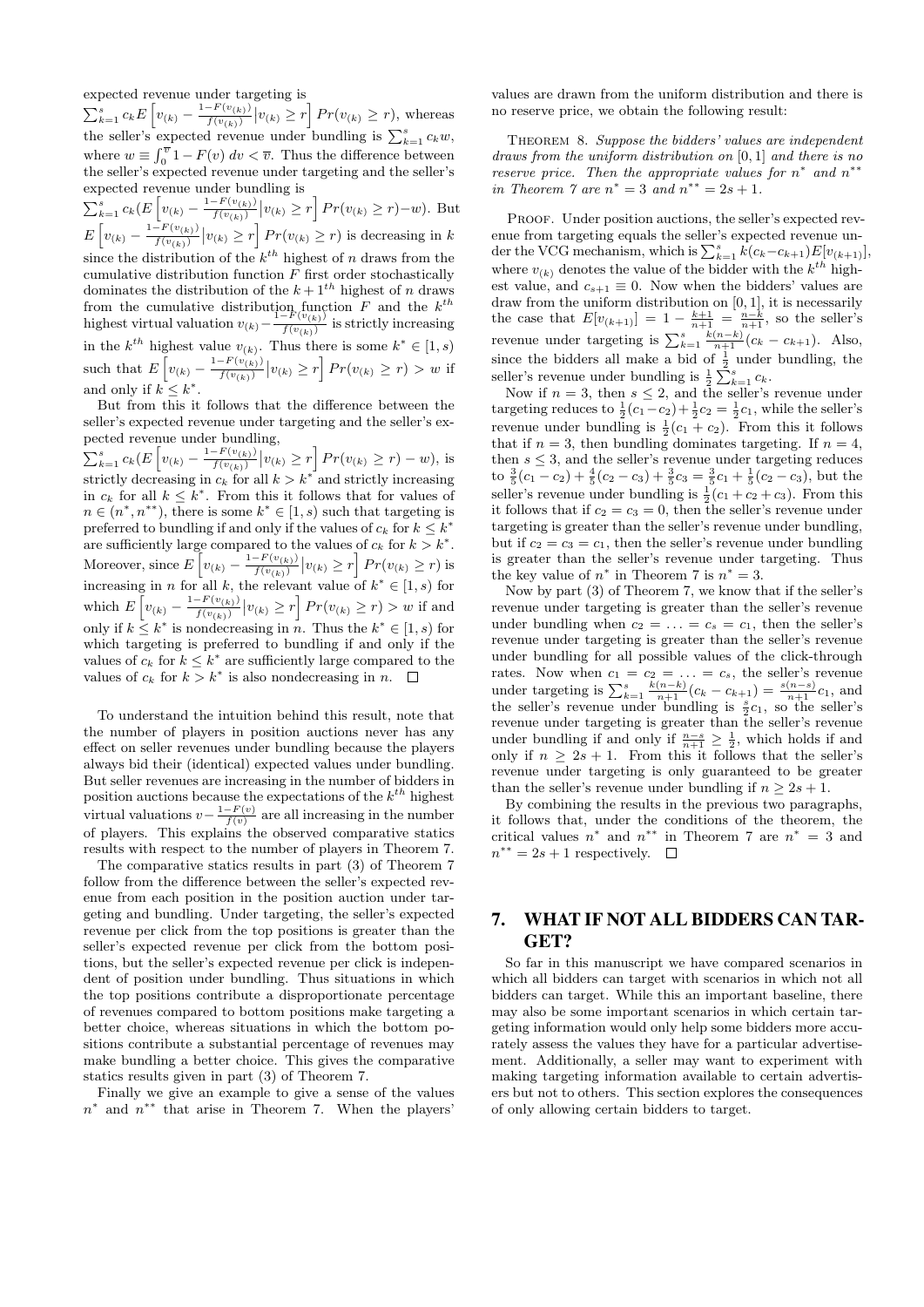As before, we consider a model in which there are  $n$  bidders, and bidder  $i$ 's value,  $v_i$ , is an independent draw from the cumulative distribution function  $F_i$  with corresponding density  $f_i$ . If bidder i is able to target, he learns his value before placing a bid, but if bidder  $i$  is not able to target, then the bidder simply knows that his expected value for a click equals  $\int_0^\infty v f_i(v) dv = \int_0^\infty 1 - F_i(v) dv$ . For notational convenience, we assume throughout that  $\int_0^\infty 1 - F_i(v) dv \geq$  $\int_0^\infty 1 - F_{i+1}(v) dv$  for all *i*.

First we address whether the types of comparative statics results that we obtained in the previous sections continue to hold when only some of the bidders are able to target. Previously we obtained results that suggested that targeting is more likely to be preferred to bundling when there are more bidders who can target. While one might expect this result to continue to hold when only some bidders can target, this is not the case, as the following result illustrates:

THEOREM 9. A seller's expected revenue from targeting need not be monotonic in the number of bidders that can target in an auction for a single object.

PROOF. Suppose there are  $n = 4$  bidders and each bidder's value is an independent and identically distributed draw from the lognormal distribution with parameters  $\mu < 0$ and  $\sigma^2 = -2\mu$ . Note that if no bidders are able to target, then each bidder has an expected value of  $e^{\mu+\sigma^2/2} = 1$ , each bidder bids this amount, and the seller's revenue is 1. If exactly one bidder is able to target, then three of the bidders only know that they have an expected value equal to 1, these three bidders all bid this amount, and the seller's revenue is again 1.

If exactly two bidders are able to target, then the two bidders that are not able to target both only know that they have an expected value equal to 1, these two bidders both bid this amount, and the seller's revenue is always at least 1. At the same time, there is a strictly positive probability that both sellers that are able to target will learn that their values are greater than 1, these sellers will both bid more than 1, and the seller's revenue will be greater than 1. Thus if exactly two bidders are able to target, then the seller's expected revenue in the auction is strictly greater than 1.

Now consider what happens when exactly three bidders are able to target in the limit as  $\mu \to -\infty$  and  $\sigma^2 = -2\mu$ . Note that if exactly one of the three bidders who is able to target learns that his value is greater than 1 and the other bidders who are able to target learn that their values are less than or equal to 1, then the the seller's revenue will be the exact same as it would be if no bidders were able to target. Thus whether it is beneficial for the seller to allow targeting depends on the relative costs and benefits from circumstances in which all three bidders who are able to target learn that their values are less than 1 with the circumstances under which at least two bidders learn that their values are greater than or equal to 1.

Note that the probability that a given bidder has a value less than c for any  $c > 0$  goes to one in the limit as  $\mu \to -\infty$ when  $\sigma^2 = -2\mu$ . From this it follows that, conditional on a buyer having a value less than 1, the expectation of the buyer's value goes to zero in the limit as  $\mu \to -\infty$  when  $\sigma^2 = -2\mu$ . Similarly, if  $p(\mu)$  denotes the probability that a buyer has a value greater than 1 for a given  $\mu < 0$  when  $\sigma^2 = -2\mu$ , it follows that  $\lim_{\mu \to -\infty} p(\mu) = 0$ . Thus when

exactly three bidders are able to target, in the limit as  $\mu \rightarrow$  $-\infty$  and  $\sigma^2 = -2\mu$ , the probability all three bidders that are able to target learn that their values are less than or equal 1 goes to 1, and conditional on this event taking place, the expectation of the highest of these three bidders' values goes to  $0$ .

Now a bidder's expected value is  $(1 - p(\mu))E[v|v \le 1]$  +  $p(\mu)E[v|v > 1]$ . And we know that in the limit as  $\mu \to -\infty$ when  $\sigma^2 = -2\mu$ , we have  $p(\mu) \to 0$  and  $E[v|v \leq 1] \to 0$ . Thus since each bidder has an expected value of 1, it follows that in the limit as  $\mu \to -\infty$  when  $\sigma^2 = -2\mu$ , we must have  $p(\mu)E[v|v > 1] \rightarrow 1$ , meaning  $E[v|v > 1] = \Theta(\frac{1}{p(\mu)})$ . But the probability that at least two of the bidders who are allowed to target learn that their values are greater than or equal to 1 is  $O(p(\mu)^2)$  in the limit as  $\mu \to -\infty$ . And the expectation of the second highest of these bidders' values given that at least two of these bidders have values greater than 1 is no greater than  $E[v|v > 1] = \Theta(\frac{1}{p(\mu)})$ . From this it follows that the total expected benefit to allowing exactly three bidders to target from the circumstances in which at least two bidders learn that their values are greater than or equal to 1 is  $O(p(\mu)^2 \frac{1}{p(\mu)}) = O(p(\mu))$ , which goes to zero in the limit as  $\mu \to -\infty$  when  $\sigma^2 = -2\mu$ .

But we have seen that the total expected costs to the seller from allowing exactly three bidders to target that result from the circumstances in which all three bidders who are able to target learn that their values are less than 1 is roughly 1 unit of revenue in expectation in the limit as  $\mu \to -\infty$  when  $\sigma^2 = -2\mu$ . It thus follows that for sufficiently negative values of  $\mu$  and  $\sigma^2 = -2\mu$ , a seller's expected revenue from allowing exactly three bidders to target is lower than the seller's expected revenue from not allowing any bidders to target. From this it follows that a seller's expected revenue from targeting need not be monotonic in the number of bidders that can target.  $\square$ 

Theorem 9 illustrates that a seller's expected revenue from targeting need not increase in the number of bidders who are able to target when we fix the number of bidders and vary the number of bidders that are allowed to target. In fact, our proof illustrates a stronger result. It is possible that whether a seller will want to allow targeting may vary nonmonotonically with the number of bidders that are able to target. It may be the case that the seller is indifferent between targeting and bundling when exactly one bidder can target, the seller strictly prefers targeting to bundling when exactly two bidders can target, and the seller strictly prefers bundling to targeting when exactly three bidders can target.

These non-monotonicities are especially likely to arise in cases where the values of the bidders are drawn from distributions with fat tails. Then if there are four bidders but only one bidder can target, the second highest price in the auction is always the same as it would be if there were no targeting. If two bidders can target, this second highest price is always at least this high and sometimes strictly larger, so targeting is preferred to bundling. But if three bidders can target, then it is very likely that these bidders will all learn they have a very small value, the seller's revenue is likely to be very small, and bundling will be preferred to targeting.

Now we turn to the question of how allowing just one bidder to target would affect seller revenues when the buyers' values are drawn from different distributions. This situation is important because some targeting information may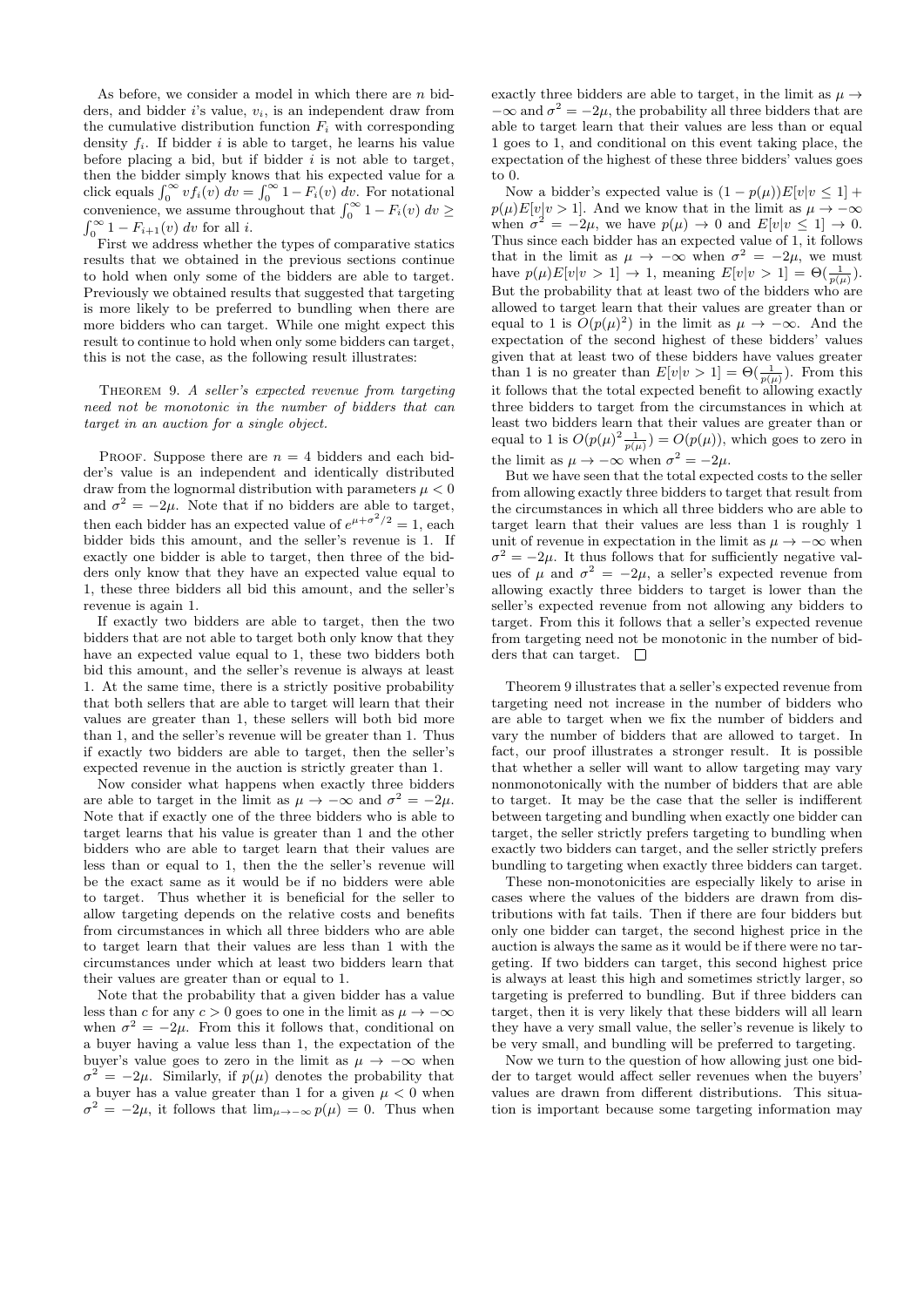only affect one bidder's estimate of the bidder's value for advertising to a certain user.

THEOREM 10. Suppose that only one bidder will be able to make use of certain targeting information in an auction for a single object. Then the following results hold:

(1). The seller strictly prefers bundling to targeting if the bidder with the highest expected value is the only bidder that can target.

(2). The seller strictly prefers targeting to bundling if a bidder with the  $k^{th}$  highest expected value for some  $k \geq 3$  is the only bidder that can target.

(3). If a bidder with the second highest expected value is the only bidder that can target, then the seller prefers targeting to bundling if and only if the values of the highest and third highest expected bids are sufficiently high.

PROOF. If the bidder with the highest expected value is the only bidder that can target and this bidder learns that his value exceeds the second highest expected value, then the seller's revenue is unaffected by targeting. But if this bidder learns that his value is lower than the second highest expected value, then allowing targeting decreases the seller's revenue. Thus the seller prefers bundling to targeting if the bidder with the highest expected value is the only bidder that can target.

Similarly, if a bidder with the  $k^{th}$  highest expected value for some  $k \geq 3$  is the only bidder that can target and this bidder learns that his value is less than or equal to the second highest expected value, then the seller's revenue is unaffected by targeting. But if a bidder with the  $k^{th}$  highest expected value for some  $k \geq 3$  learns that his value is greater than the second highest expected value, then targeting increases the seller's revenue. Thus the seller prefers targeting to bundling if a bidder with the  $k^{th}$  highest expected value for some  $k \geq 3$  is the only bidder that can target.

Finally, if a bidder with the second highest expected value is the only bidder that can target, then the second highest bid is the value of the bidder with the second highest expected value (if this value is between the highest expected value and the third highest expected value), the highest expected value (if this value is less than the value of the bidder with the second highest expected value), or the third highest expected value (if this value is greater than the value of the bidder with the second highest expected value). Thus the seller's expected revenue is  $\int_{w(3)}^{w(3)} w_{(3)} f_2(v) dv + \int_{w(3)}^{w(1)} v f_2(v) dv + \int_{w_{(1)}}^{\infty} w_{(1)} f_2(v) dv$ , where  $w_{(1)}$  denotes the highest expected value and  $w_{(3)}$  denotes the third highest expected value. This expression is increasing in both  $w_{(1)}$  and  $w_{(3)}$ . Furthermore, in the limit as  $w_{(3)} \rightarrow w_{(2)}$ , where  $w_{(2)}$ denotes the second highest expected value, and  $w_{(1)} \to \infty$ ,  $\int_0^{w_{(3)}} w_{(3)} f_2(v) dv + \int_{w_{(3)}}^{w_{(1)}} v f_2(v) dv + \int_{w_{(1)}}^{\infty} w_{(1)} f_2(v) dv$  approaches  $\int_0^{w_{(2)}} w_{(2)} f_2(v) dv + \int_{w_{(2)}}^{\infty} v f_2(v) dv > \int_0^{\infty} v f_2(v) dv =$  $w_{(2)}$ . And in the limit as  $w_{(3)} \rightarrow 0$  and  $w_{(1)} \rightarrow w_{(2)}$ ,  $\int_0^{\dot{w}(3)} w_{(3)} f_2(v) dv + \int_{w_{(3)}}^{w_{(1)}} v f_2(v) dv + \int_{w_{(1)}}^{\infty} w_{(1)} f_2(v) dv$  approaches  $\int_0^{w_{(2)}} v f_2(v) \ dv + \int_{w_{(2)}}^{\infty} w_{(2)} f_2(v) \ dv < \int_0^{\infty} v f_2(v) \ dv =$  $w_{(2)}$ . Combining these results shows that if a bidder with the second highest expected value is the only bidder that can target, then the seller prefers targeting to bundling if and only if the values of the highest and third highest expected bids are sufficiently high.  $\square$ 

Theorem 10 suggests that it is not in a seller's interest to enable targeting if only the strongest bidder will be able to make use of the targeting information, it is in a seller's interest to improve targeting if only the weakest bidders will be able to make use of the targeting information, and it may or may not be in a seller's interest to improve targeting if only intermediate-strength bidders will be able to make use of the targeting. These results are somewhat related to Myerson's [29] insights on optimal auctions. [29] finds that when asymmetric bidders are competing in an auction, a seller can increase revenue by giving an artificial bonus to the weaker bidders. In this setting, the seller can likewise increase revenue when the weaker bidders have the advantage of being able to target. We show in the full version of the paper [22] that this insight extends to position auctions as well.

#### 8. CONCLUSION

This paper has analyzed circumstances under which improved targeting increases revenue. We have generally found that improved targeting increases revenue when there are a sufficiently large number of serious bidders, but targeting can hurt revenue when there are just a few dominant bidders. These types of results tend to hold regardless of whether we are in a standard second price auction or a position auction, and regardless of whether the seller uses reserve prices. We now discuss several possible avenues for future research.

In this paper, we have considered multiple scenarios in which the bidders' values are drawn from asymmetric distributions, but have not considered what happens under position auctions with asymmetric bidders when each bidder has private information about his or her value. A natural question to ask is how the results would extend to position auctions when bidders' values are drawn from different distributions. In addition, throughout this paper we have restricted attention to cases in which the bidders have private values, and not considered models of common value auctions. There is little that is known about the equilibria of position auctions when there is a common component to bidders' values, so it is natural ask whether a seller would want to reveal information that affects a common component to bidder preferences in position auctions. We leave this question for future work.

#### Acknowledgments

We thank Pierre Grinspan, Vahab Mirrokni, Uri Nadav, Prabhakar Raghavan, and seminar attendees at Google and University of British Columbia for helpful discussions.

#### 9. REFERENCES

- [1] I. Abraham, S. Athey, M. Babaioff, and M. Grubb. Peaches, lemons, and cookies: designing auction markets with dispersed information. Microsoft Research Typescript, 2014.
- [2] W. J. Adams and J. L. Yellen Commodity bundling and the burden of monopoly. Quarterly Journal of Economics, 90(3): 475–498, 1976.
- [3] M. Armstrong A more general theory of commodity bundling. Journal of Economic Theory, 148(2): 448–472, 2013.